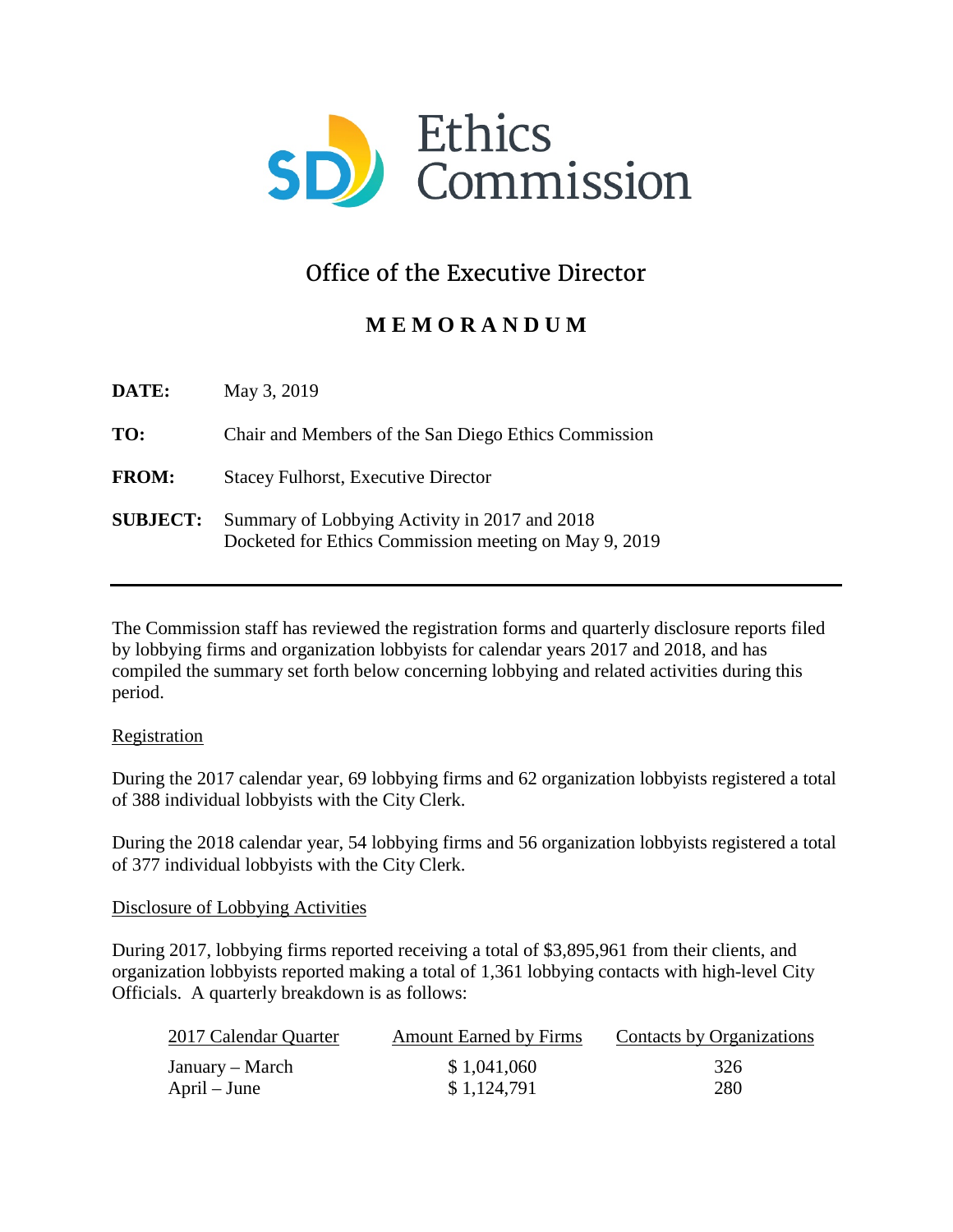Chair and Members of the San Diego Ethics Commission Docketed for May 9, 2019 Page 2

| 2017 Calendar Quarter | <b>Amount Earned by Firms</b> | Contacts by Organizations |
|-----------------------|-------------------------------|---------------------------|
| July – September      | \$910,762                     | 400                       |
| October – December    | \$819,348                     | 355                       |

During 2018, lobbying firms reported receiving a total of \$2,578,595 from their clients, and organization lobbyists reported making a total of 1,441 lobbying contacts with high-level City Officials. A quarterly breakdown is as follows:

| 2018 Calendar Quarter | <b>Amount Earned by Firms</b> |            | Contacts by Organizations |
|-----------------------|-------------------------------|------------|---------------------------|
| January – March       |                               | \$ 705,853 | 346                       |
| $April - June$        |                               | 645,362    | 343                       |
| $July - September$    |                               | \$582,855  | 370                       |
| October – December    |                               | 644,525    | 382                       |

#### Disclosure of Campaign-Related Activities

The quarterly disclosure reports filed during 2017 indicate that lobbyist-related campaign contributions to City candidates and committees primarily formed to support/oppose City candidates totaled \$416,627, and that lobbying firms and organization lobbyists disclosed \$896,700 in fundraising activities for City candidates and committees formed to support/oppose City candidates. A breakdown of lobbyist campaign activity by quarter is as follows:

| 2017 Calendar Quarter | <b>Campaign Contributions</b> | <b>Fundraising Activities</b> |  |
|-----------------------|-------------------------------|-------------------------------|--|
| January – March       | \$29,047                      | \$262,105                     |  |
| $April - June$        | \$56,855                      | \$522,139                     |  |
| $July - September$    | 6,850                         | 5,260                         |  |
| October – December    | \$323,875                     | 107,196                       |  |

The quarterly disclosure reports filed during 2018 indicate that lobbyist-related campaign contributions to City candidates and committees primarily formed to support/oppose City candidates totaled \$746,399, and that lobbying firms and organization lobbyists disclosed \$544,107 in fundraising activities for City candidates and committees formed to support/oppose City candidates. A breakdown of lobbyist campaign activity by quarter is as follows:

| 2018 Calendar Quarter | <b>Campaign Contributions</b> | <b>Fundraising Activities</b> |
|-----------------------|-------------------------------|-------------------------------|
| January – March       | \$36,300                      | 33,206<br>SS.                 |
| $April - June$        | \$88,425                      | 127,060                       |
| $July - September$    | \$407,049                     | 93,580                        |
| October – December    | \$214,625                     | 290,261                       |

It should be noted that the definition of "fundraising" is limited to: (1) funds personally delivered to a City candidate; and (2) contributions a lobbyist has taken some credit for raising with the candidate or the candidate's controlled committee.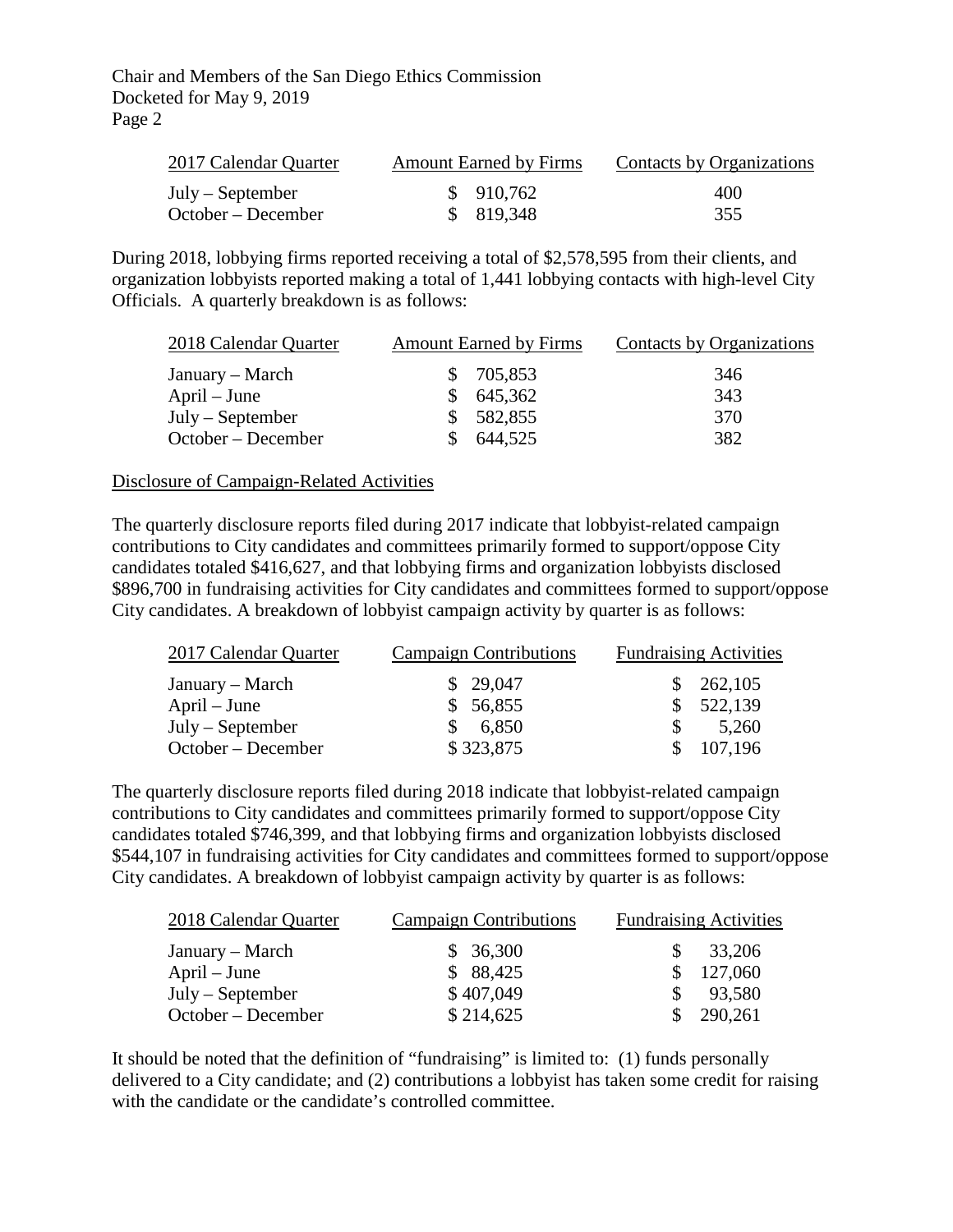Chair and Members of the San Diego Ethics Commission Docketed for May 9, 2019 Page 3

For comparison purposes, please see the attached charts delineating the information disclosed by lobbying entities each year since the current lobbying laws went into effect in 2008.

[REDACTED]

Stacey Fulhorst Executive Director

\_\_\_\_\_\_\_\_\_\_\_\_\_\_\_\_\_\_\_\_\_\_\_\_\_\_\_\_\_

Attachments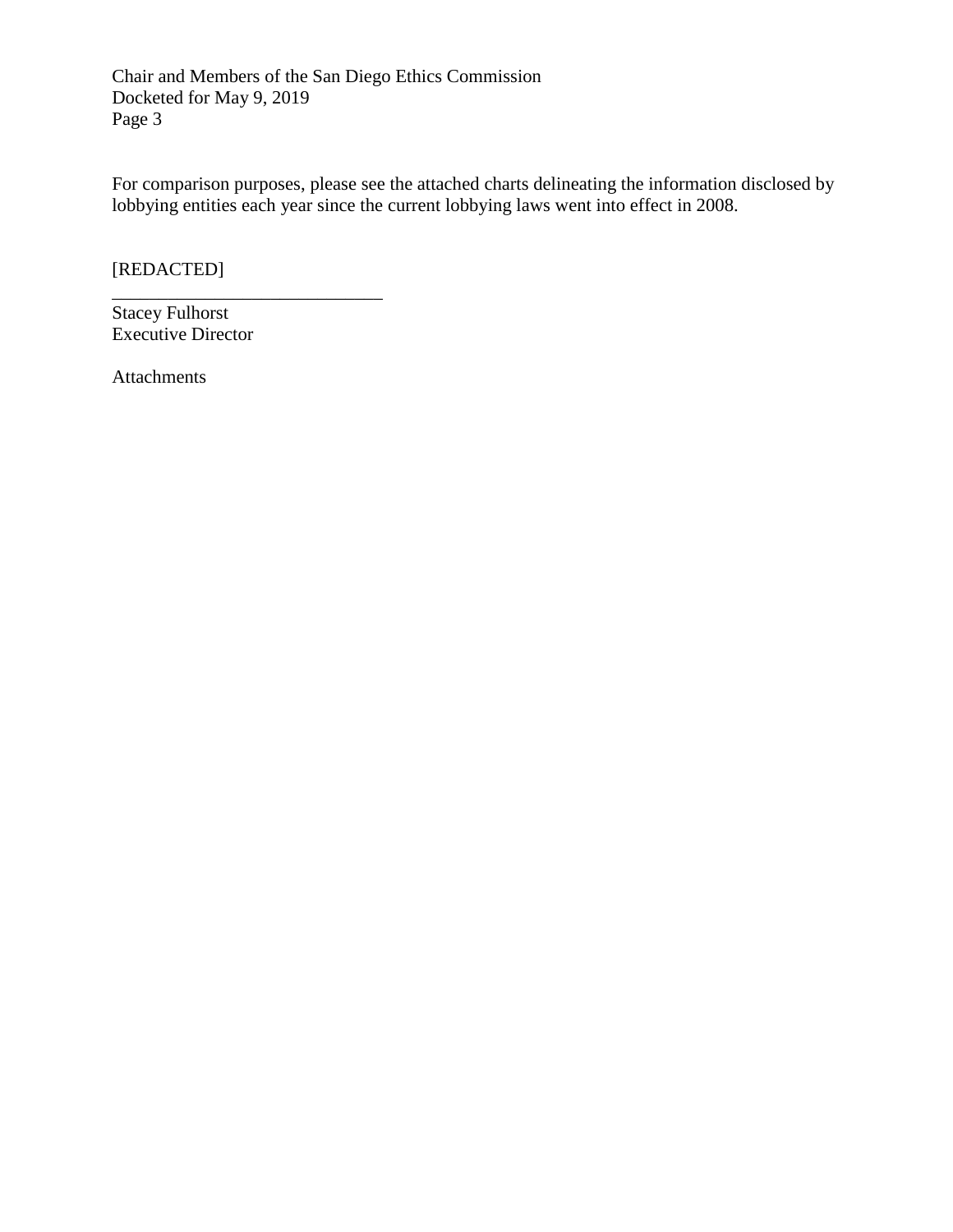